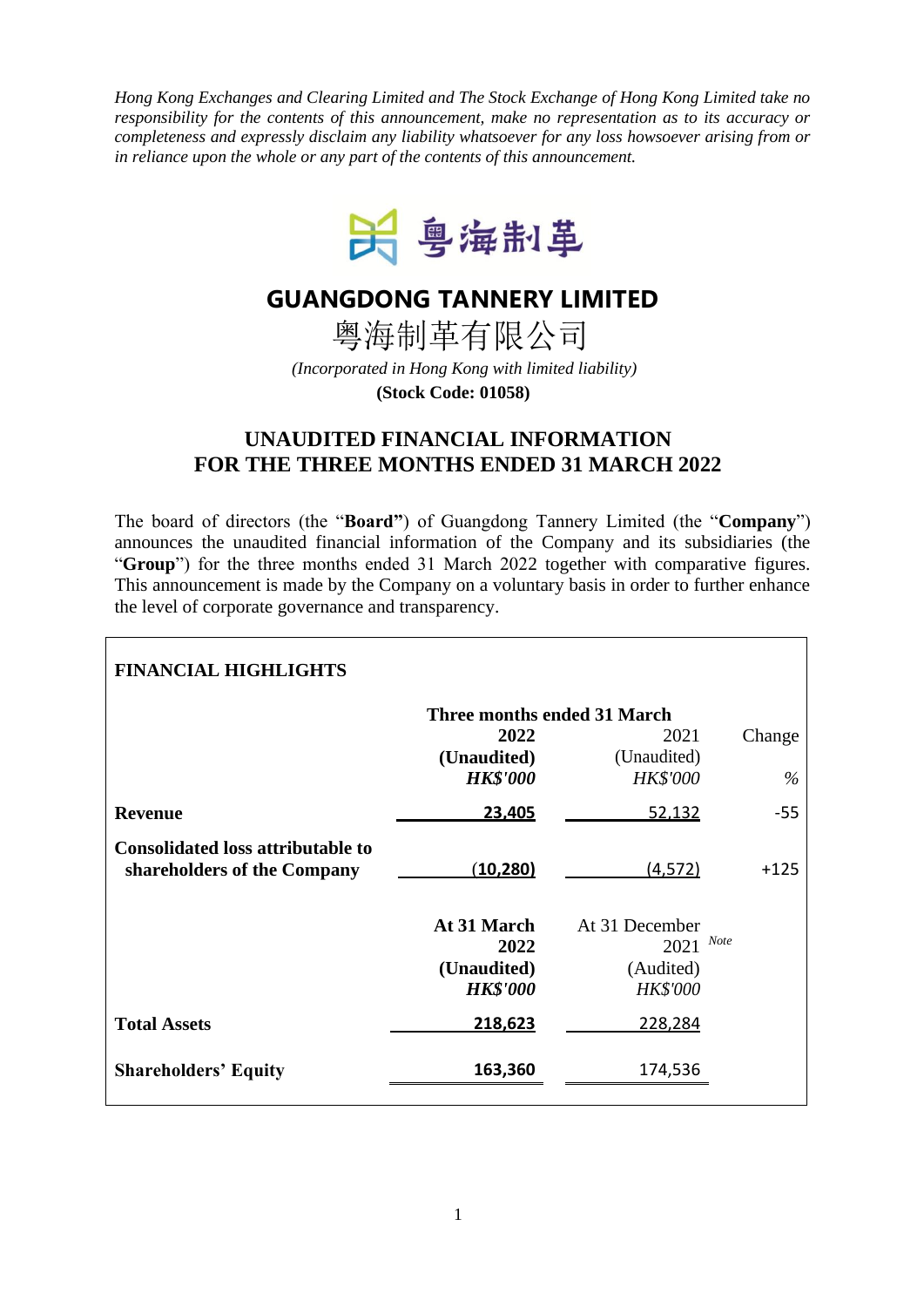*Note:*

*The financial information relating to the year ended 31 December 2021 included in this announcement as comparative information does not constitute the statutory annual consolidated financial statements of the Company for that year but is derived from those consolidated financial statements. Further information relating to these statutory financial statements required to be disclosed in accordance with section 436 of the Hong Kong Companies Ordinance (Chapter 622) is as follows:*

*The Company will deliver the consolidated financial statements for the year ended 31 December 2021 to the Registrar of Companies as required by section 662(3) of, and Part 3 of Schedule 6 to, the Hong Kong Companies Ordinance (Chapter 622) in due course. The auditor's report has been prepared on the consolidated financial statements for the year ended 31 December 2021. The independent auditor's report was unqualified; did not include a reference to any matters to which the auditors drew attention by way of emphasis without qualifying its report; and did not contain a statement under sections 406(2), 407(2) or (3) of the Hong Kong Companies Ordinance (Chapter 622).*

## **PERFORMANCE HIGHLIGHTS**

For the three months ended 31 March 2022, the footwear leather market still facing the problems of overcapacity, weak demand and narrowed profitability. During the period, the Group continued to strengthen the development and design of the products, as well as implement quality control throughout the whole production process. Through optimizing the production efficiency, the Group enhanced economies of scale of the production. During the period, under the circumstances of declining sales volume and the increase in unit cost of cowhides, gross losses have been incurred. The Group's operating results have been worse than expected compared to the same period of last year. In addition, due to epidemic prevention and control in Suining County, Xuzhou, Jiangsu Province, the factory of the Group had been suspended for weeks during the period, resulting in decline in production volumes.

For the three months ended 31 March 2022, the total production volume of cowhides was approximately 1,020,000 sq. ft., representing a decrease of approximately 2,040,000 sq. ft. or 66% as compared to approximately 3,060,000 sq. ft. for the same period of last year. The production volume of grey hides was approximately 78 tons, representing a decrease of approximately 728 tons or 90% as compared to approximately 806 tons for the same period of last year. The total sales volume of cowhides was approximately 1,280,000 sq. ft., representing a decrease of approximately 2,461,000 sq. ft. or 66% as compared to 3,741,000 sq. ft. for the same period of last year. The sales volume of grey hides was approximately 78 tons, representing a decrease of approximately 728 tons or 90% as compared to approximately 806 tons for the same period of last year.

For the three months ended 31 March 2022, the consolidated turnover of the Group was approximately HK\$23,405,000, representing a decrease of approximately HK\$28,727,000 or 55% from approximately HK\$52,132,000 for the same period of last year, of which the sales value of cowhides amounted to approximately HK\$23,405,000 (three months ended 31 March 2021: approximately HK\$49,156,000 ), representing a decrease of 52%, and that of grey hides and other products amounted to nil (three months ended 31 March 2021: approximately HK\$2,976,000), representing a decrease of 100%. The decrease in turnover was mainly attributable to the weak demand of cowhides products.

The consolidated loss attributable to shareholders of the Company for the three months ended 31 March 2021 was approximately HK\$10,280,000, representing an increase of loss of HK\$5,708,000 or 125% as compared to HK\$ HK\$4,572,000 for the same period of last year. Such increase in the consolidated loss attributable to shareholders was mainly attributable to the weakening market demand for cowhides products.